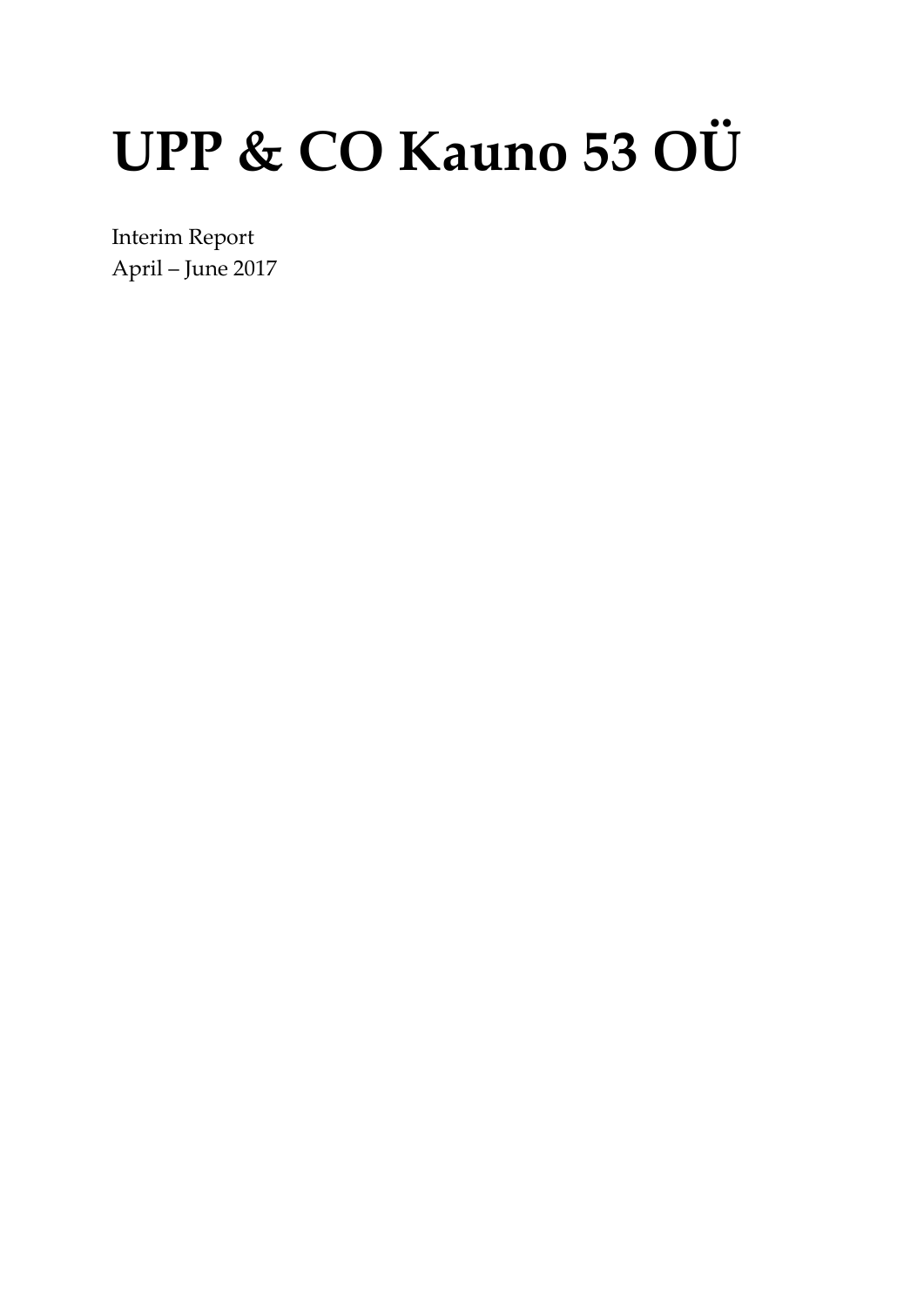## **Main Events of 2Q 2017**

#### **UPP & CO Kauno 53 OÜ acquires Rimi central logistics centre in Lithuania**

"Promalita" UAB a subsidiary of the Company acquired "Retmeta" UAB on April  $20<sup>th</sup>$ . Retmeta is the owner of Rimi LC property. To finance the acquisition a financing agreement with OP Bank Lithuania was signed and a bond issue was carried out successfully in the amount of 4.7 MEUR. On top of that additional owners' equity was required which was provided by United Partners Property, the parent of the Company.

Rimi LC is the central warehouse of Rimi in Lithuania. It was constructed between 2007 – 2008 and it has 21,232 leasable square meters. The anchor tenant "Hakonlita" UAB (Rimi Lietuva's real-estate arm) leases 18,047 square meters.

#### **UPP & CO Kauno 53 OÜ subordinated bonds admitted for trading**

On June 12<sup>th</sup> Nasdaq announced the admission to trading of UPP & CO Kauno 53 OÜ subordinated bonds by Nasdaq Tallinn on Nasdaq Baltic First North as of June 12<sup>th</sup> 2017. Our First North adviser in this process was TSG Baltic (former Varul Advokaadibüroo) represented by Marko Kairjak. More information – [http://www.nasdaqbaltic.com/en/news/press-releases/?id=3800117.](http://www.nasdaqbaltic.com/en/news/press-releases/?id=3800117)

#### **We welcome new tenant "Nasdaq Vilnius Services" UAB**

On June 15<sup>th</sup> we handed over premises to Nasdaq Vilnius Services. We wish them a pleasant stay!

From June Girteka and Girteka Logistics have also increased their premises and as of today the property is fully leased.

#### **Merger of "Promalita" UAB and Retmeta "UAB"**

According to Lithuanian financial assistance regulation, Rimi LC can't be pledged in favour of OP Bank and the Bondholders until the property has been reregistered under Promalita's assets. On June  $22<sup>nd</sup>$ , just before midsummer holidays, the merger of Promalita and Retmeta was commenced. Rimi LC was deregistered from Retmeta's assets and reregistered under Promalita. As a result of the merger Retmeta was deregistered from the Lithuanian registry. Our advisor in this merger was Ellex Valiunas, represented by Lina Radaviciene and Rima Kondrataite.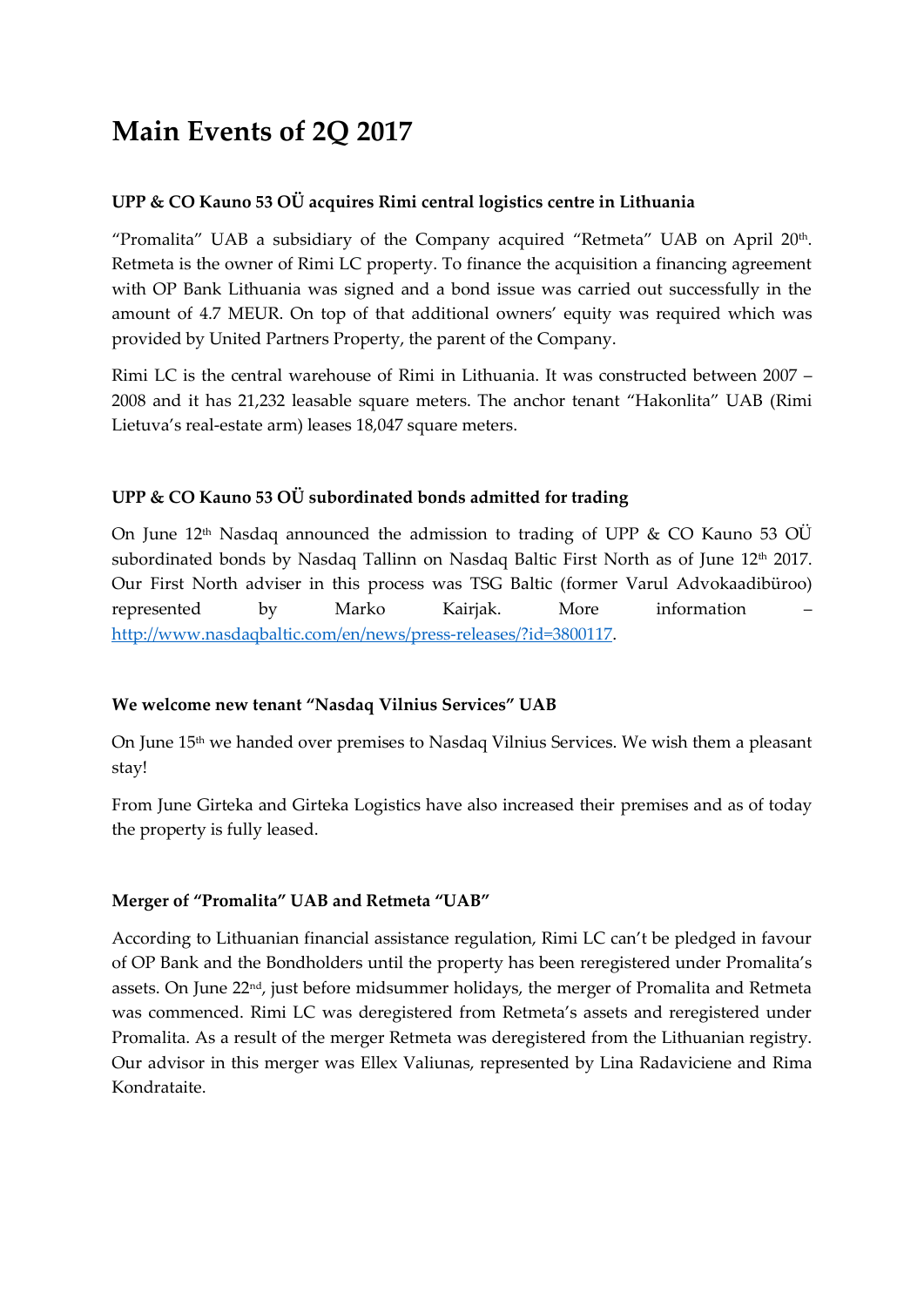## **Financial Performance (consolidated)**

#### 2Q 2017 – Net profit **EUR 68,047**

Net Sales and Net Profit

- Net Sales amounted to **EUR 214,177** in 2nd quarter.
- Net Operating Income amounted to **EUR 191,639**.

Expenses

- Operating expenses amounted to **EUR 22,538** in 2nd quarter.
- Interest expense on loans and bonds issued amounted to **EUR 121,893**.

Interest-bearing liabilities

 Consolidated interest-bearing liabilities amounted to **EUR 13,823,333**. The Company's largest creditor is OP Bank Lithuania.

**DSCR** 

- Consolidated: **1.64**
- "Promalita" UAB: **1.61**

## Statement of the Management Board

The financial and other additional information published in the Interim Report April – June 2017 is true and complete. Consolidated financial statements give a true and fair view of the actual financial position, results of operations and cash flows of the Company. According to the Terms and Conditions of the Note Issue, the Company confirms that during the interim report period there has been non-occurrence of an Extraordinary Early Redemption Event.

Consolidated financial statements in the report for the period April – June 2017 are not audited.

Hallar Loogma Member of the Management Board Tallinn, 28.07.2017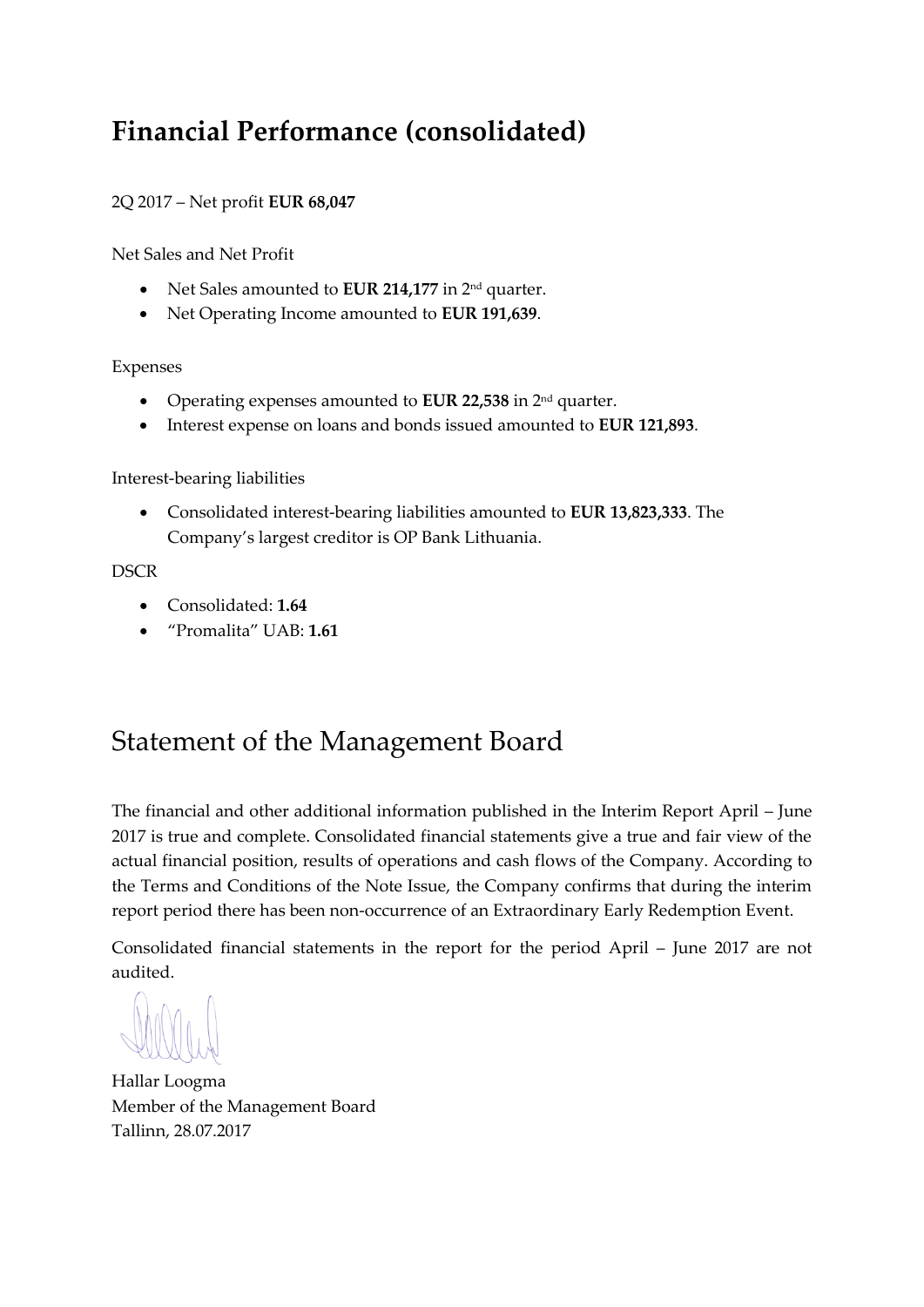## **Income Statements**

**(**the Company, "Promalita" UAB and consolidated)

| PROFIT/LOSS STATEMENT                    | <b>K53</b> | Promalita  |            | <b>Consolidated Consolidated</b> |
|------------------------------------------|------------|------------|------------|----------------------------------|
| in euros for period April - June 2017    |            | 100%       |            | 1Q 2017                          |
|                                          |            |            |            |                                  |
| Sales revenues                           | $\theta$   | 214,177    | 214,177    | $\theta$                         |
| Total revenues from operating activities | $\bf{0}$   | 214,177    | 214,177    | $\bf{0}$                         |
| Cost of goods sold                       | $\theta$   | $-17,797$  | $-17,797$  | $\Omega$                         |
| Administrative expenses                  | $-4,741$   | $\theta$   | $-4,741$   | $\theta$                         |
| Total operating expenses                 | $-4,741$   | $-17,797$  | $-22,538$  | $\bf{0}$                         |
| Profit (loss) from operating activities  | $-4,741$   | 196,380    | 191,639    | $\bf{0}$                         |
| Financial revenues (costs)               | 4,951      | $-121,893$ | $-116,942$ | $\bf{0}$                         |
| Net profit (loss) before taxation        | 210        | 74,487     | 74,697     | $\bf{0}$                         |
| Corporate income tax                     | $\Omega$   | $-6,650$   | $-6,650$   | $\Omega$                         |
| Net profit (loss) of the period          | 210        | 67,837     | 68,047     | 0                                |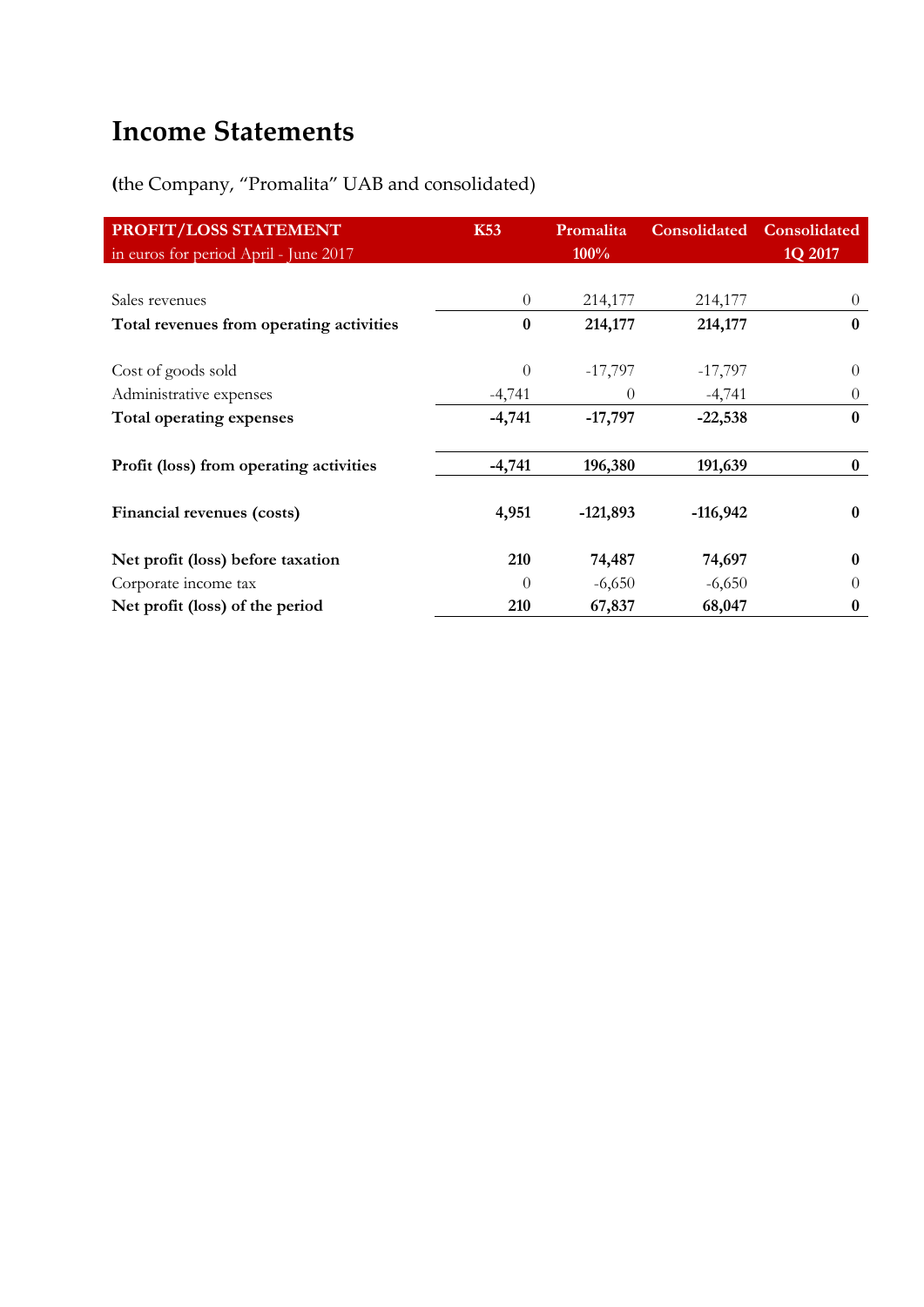## **Balance Sheets**

**(**the Company, "Promalita" UAB and consolidated)

| <b>BALANCE SHEET</b>                    | <b>K53</b> | Promalita  | Consolidated | Consolidated     |
|-----------------------------------------|------------|------------|--------------|------------------|
| in euros                                |            | 100%       | 30.06.2017   | 31.03.2017       |
| <b>ASSETS</b>                           |            |            |              |                  |
| <b>Current assets</b>                   |            |            |              |                  |
| Cash and bank                           | 27         | 14,066     | 14,093       | 2,500            |
| Accounts receivable and prepayments     | 112,413    | 73,091     | 72,823       | $\theta$         |
| Stock                                   | 0          | 24,389     | 24,389       | $\theta$         |
| Total current assets                    | 112,440    | 111,546    | 111,305      | 2,500            |
| Non-current assets                      |            |            |              |                  |
| Long-term financial investments         | 700        | $\theta$   | $\theta$     | $\overline{0}$   |
| Log-term loans                          | 5,274,200  | $\theta$   | $\theta$     | $\theta$         |
| Real Estate investments                 | $\theta$   | 15,514,002 | 15,514,002   | $\theta$         |
| Goodwill                                | $\theta$   | 1,052,275  | 1,052,975    | $\theta$         |
| Total non-current assets                | 5,274,900  | 16,566,277 | 16,566,977   | $\bf{0}$         |
| <b>TOTAL ASSETS</b>                     | 5,387,340  | 16,677,823 | 16,678,282   | 2,500            |
| <b>LIABILITIES AND EQUITY</b>           |            |            |              |                  |
| <b>Current liabilities</b>              |            |            |              |                  |
| Accounts payables and other settlements | 105,130    | 190,064    | 185,013      | $\theta$         |
| Total current liabilties                | 105,130    | 190,064    | 185,013      | $\bf{0}$         |
| Non-current liabilities                 |            |            |              |                  |
| Long-term bank loan                     | $\theta$   | 9,123,333  | 9,123,333    | $\theta$         |
| Long-term bonds                         | 4,700,000  | $\theta$   | 4,700,000    | $\theta$         |
| Long-term shareholder's loan            | 579,500    | 5,414,200  | 719,500      | $\theta$         |
| Long-term provisions                    | $\theta$   | 1,879,889  | 1,879,889    | $\overline{0}$   |
| Total non-current liabilities           | 5,279,500  | 16,417,422 | 16,422,722   | $\boldsymbol{0}$ |
| <b>TOTAL LIABILITIES</b>                | 5,384,630  | 16,607,486 | 16,607,735   | $\bf{0}$         |
| <b>EQUITY</b>                           |            |            |              |                  |
| Share capital                           | 2,500      | 2,500      | 2,500        | 2,500            |
| Retained earnings                       | 210        | 67,837     | 68,047       | $\theta$         |
| Current year                            | 210        | 67,837     | 68,047       | $\overline{0}$   |
| <b>TOTAL EQUITY</b>                     | 2,710      | 70,337     | 70,547       | 2,500            |
|                                         |            |            |              |                  |
| <b>TOTAL LIABILITIES AND EQUITY</b>     | 5,387,340  | 16,677,823 | 16,678,282   | 2,500            |